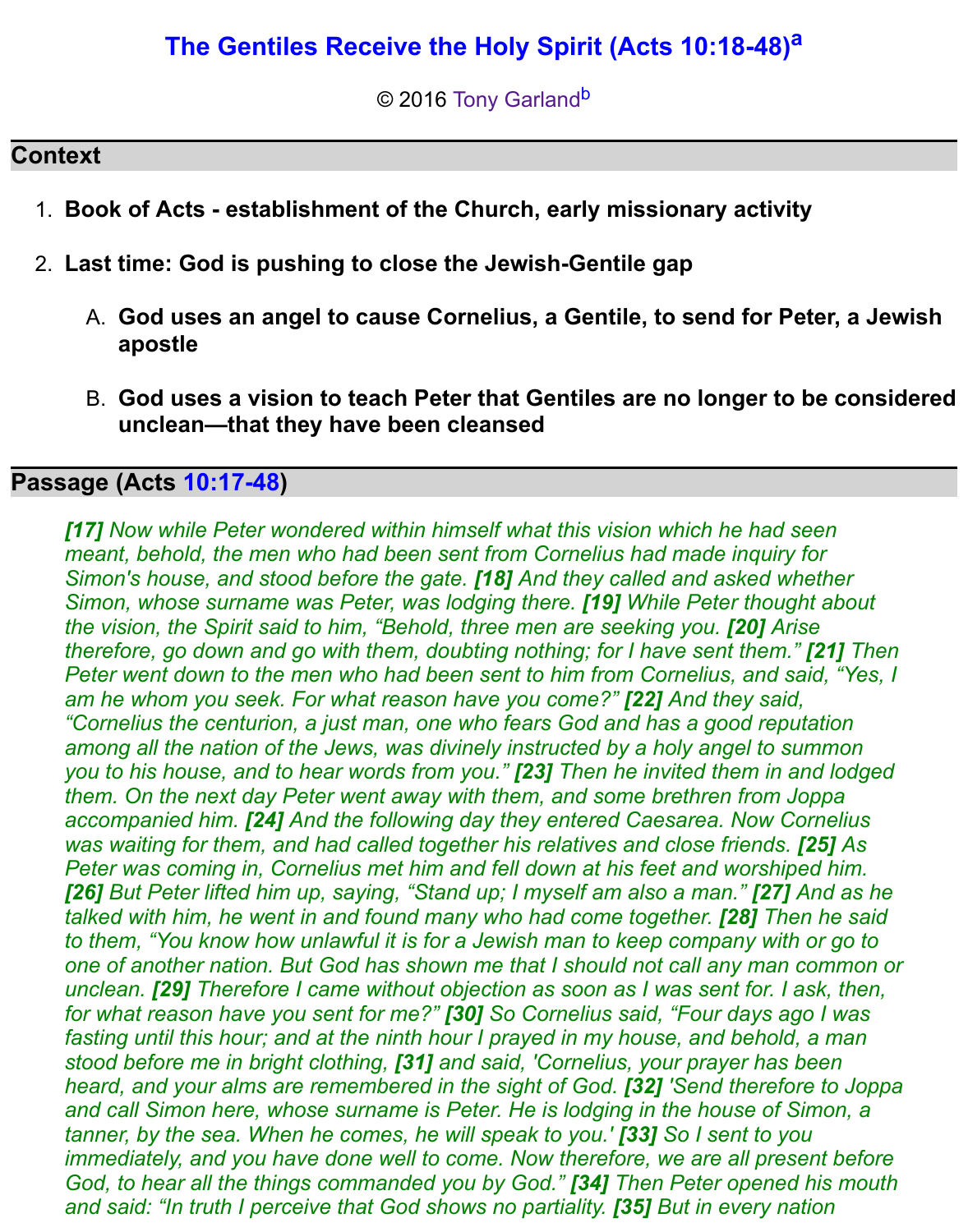*whoever fears Him and works righteousness is accepted by Him. [36] The word which God sent to the children of Israel, preaching peace through Jesus Christ—He is Lord of all— [37] that word you know, which was proclaimed throughout all Judea, and began from Galilee after the baptism which John preached: [38] how God anointed Jesus of Nazareth with the Holy Spirit and with power, who went about doing good and healing all who were oppressed by the devil, for God was with Him. [39] And we are witnesses of all things which He did both in the land of the Jews and in Jerusalem, whom they killed by hanging on a tree. [40] Him God raised up on the third day, and showed Him openly, [41] not to all the people, but to witnesses chosen before by God, even to us who ate and drank with Him after He arose from the dead. [42] And He commanded us to preach to the people, and to testify that it is He who was ordained by God to be Judge of the living and the dead. [43] To Him all the prophets witness that, through His name, whoever believes in Him will receive remission of sins." [44] While Peter was still speaking these words, the Holy Spirit fell upon all those who heard the word.* [45] And *those of the circumcision who believed were astonished, as many as came with Peter, because the gift of the Holy Spirit had been poured out on the Gentiles also.* [46] For *they heard them speak with tongues and magnify God. Then Peter answered, [47] "Can anyone forbid water, that these should not be baptized who have received the Holy Spirit just as we have?" [48] And he commanded them to be baptized in the name of the Lord. Then they asked him to stay a few days.*[1](http://www.spiritandtruth.org/teaching/Acts_by_Tony_Garland/33_Acts_10_18-48/20151213_Acts_10_18-48.html?x=x#below1)

## **The Question of Gentile Salvation**

- 1. **Peter is still not sure that Gentiles can be saved like the earlier Jews—doesn't just launch into a gospel presentation.**
- 2. **After arriving at the house of Cornelius, Peter remarks:** *Therefore I came without objection as soon as I was sent for. I ask, then, for what reason have you sent for me?* **(Acts [10:29\)](http://www.spiritandtruth.org/bibles/nasb/b44c010.htm#Acts_C10V29).**
- 3. **May still be thinking that** *. . . Go into all the world and preach the gospel to every creature* **(Mark [16:15\)](http://www.spiritandtruth.org/bibles/nasb/b41c016.htm#Mark_C16V15) meant preach to every "Jewish creature."**
	- A. **Notice this little detail recorded in the following chapter:** *Now those who were scattered after the persecution that arose over Stephen traveled as far as Phoenicia, Cyprus, and Antioch, preaching the word to no one but the Jews only* **(Acts [11:19\)](http://www.spiritandtruth.org/bibles/nasb/b44c011.htm#Acts_C11V19).**

## **The Meaning of the "Pig in a Blanket" Vision**

- 1. **Peter now understands the deeper significance of the previous vision where a sheet was lowered from heaven containing all kinds of animals—including unclean ones—which he was told to eat.**
- 2. **Then he said to them,** *You know how unlawful it is for a Jewish man to keep company with or go to one of another nation. But God has shown me that I should not call any man common or unclean* **(Acts [10:28\)](http://www.spiritandtruth.org/bibles/nasb/b44c010.htm#Acts_C10V28).**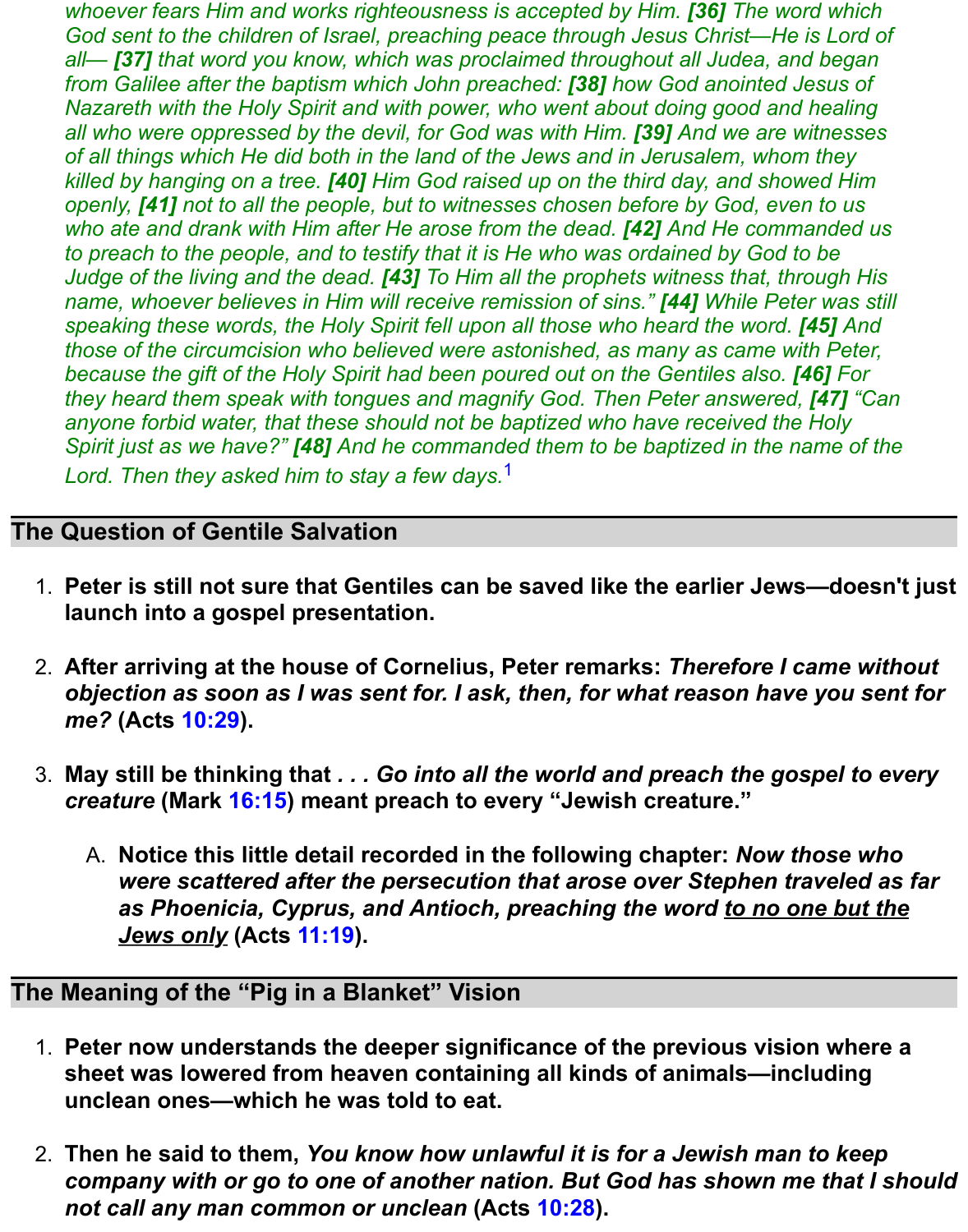- 3. *Then Peter opened his mouth and said: "In truth I perceive that God shows no partiality. But in every nation whoever fears Him and works righteousness is accepted by Him"* **(Acts [10:34-35\)](http://www.spiritandtruth.org/bibles/nasb/b44c010.htm#Acts_C10V34).**
- 4. **This is highly significant!**
	- A. **We are now approximately six years after Pentecost (A.D. 33 → A.D. 39[2](http://www.spiritandtruth.org/teaching/Acts_by_Tony_Garland/33_Acts_10_18-48/20151213_Acts_10_18-48.html?x=x#below2) ), and Peter is only now starting to realize the full dimension of what God is now doing in establishing the Church made up of all ethnic groups.**
	- B. **The Jew/Gentile distinction, from the point of view of salvation, is now being erased. This takes the Jews** *completely by surprise!*
	- C. *While Peter was still speaking these words, the Holy Spirit fell upon all those who heard the word. And those of the circumcision who believed were astonished, as many as came with Peter, because the gift of the Holy Spirit had been poured out on the Gentiles also. For they heard them speak with tongues and magnify God* **(Acts [10:44-46a\)](http://www.spiritandtruth.org/bibles/nasb/b44c010.htm#Acts_C10V44)**
		- I. **It was not the miracle of speaking in an unlearned language which astonished the Jews.**
		- II. **It was that the Gentiles were also given the gift of the Holy Spirit—***just like the Jews***!**
		- III. **When Peter has to explain his actions—going in to meet with unclean Gentiles—before his fellow Jews, he says:** *If therefore God gave them the same gift as He gave us when we believed on the Lord Jesus Christ, who was I that I could withstand God?* **(Acts [11:17\)](http://www.spiritandtruth.org/bibles/nasb/b44c011.htm#Acts_C11V17)**

#### **Variations in How the Spirit is Given**

- 1. **Compare the ways by which each of the three people groups receive the Spirit**
- 2. **Acts [2](http://www.spiritandtruth.org/bibles/nasb/b44c002.htm#Acts_C2V1) → Holy Spirit is received by Jews who are already disciples of Jesus**
	- A. **Spirit falls after having come to faith—which has led many to see this as a "second work" beyond salvation.**
	- B. **Sound as might rushing wind, divided tongues as of fire, speaking unlearned languages: all testify that the "Promise of the Father"—Spirit baptism—has begun.**
	- C. **The Apostles themselves know they no longer need to wait.**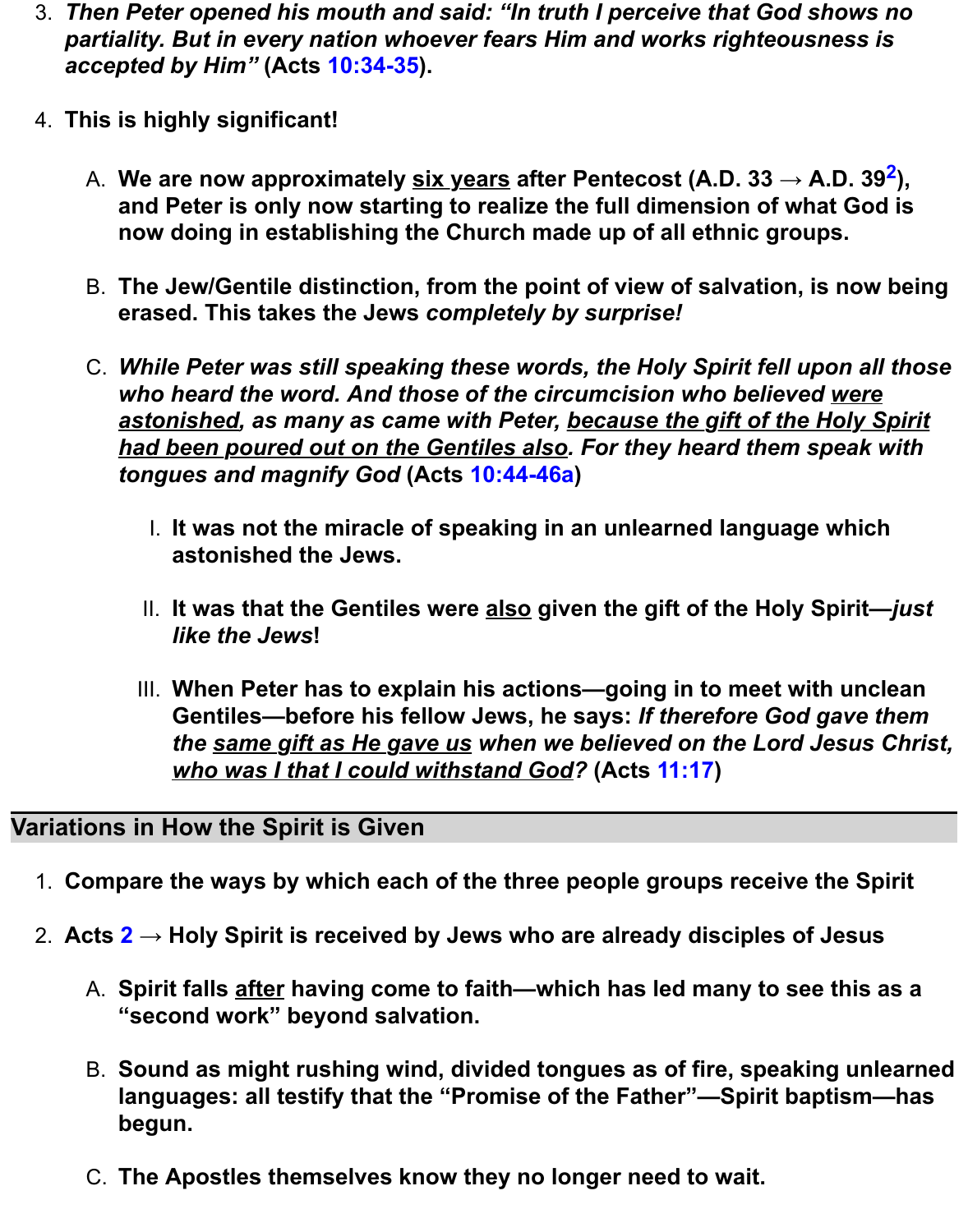- D. **Jews of the diaspora understand the miraculous sign.**
- 3. **Acts [8](http://www.spiritandtruth.org/bibles/nasb/b44c008.htm#Acts_C8V1) → Holy Spirit is received by Samaritans, who are related to the Jews.**
	- A. **Samaritans are coming to faith, don't receive the Spirit until Peter (and John) arrive.**
	- B. **Dependent upon the laying-on of** *Jewish* **hands (by Peter/John)**
	- C. **Jesus had told the Samaritan women at the well,** *You [Samaritans] worship what you do not know; we [Jews] know what we worship, for salvation is of the Jews* **(John [4:22\)](http://www.spiritandtruth.org/bibles/nasb/b43c004.htm#John_C4V22).**
- 4. **Acts [10](http://www.spiritandtruth.org/bibles/nasb/b44c010.htm#Acts_C10V1) → Holy Spirit is received by Gentiles, considered to be "unclean dogs" (Mat. [15:27;](http://www.spiritandtruth.org/bibles/nasb/b40c015.htm#Mat._C15V27) Mark [7:28\)](http://www.spiritandtruth.org/bibles/nasb/b41c007.htm#Mark_C7V28)!**
	- A. **Peter's gospel presentation is "interrupted" by the Holy Spirit even before he could give an altar call! :-)**
		- I. *While Peter was still speaking these words, the Holy Spirit fell upon all those who heard the word. And those of the circumcision who believed were astonished, as many as came with Peter, because the gift of the Holy Spirit had been poured out on the Gentiles also. For they heard them speak with tongues and magnify God* **(Acts [10:44-46a\)](http://www.spiritandtruth.org/bibles/nasb/b44c010.htm#Acts_C10V44).**
	- B. **Peter was probably thinking he would finish his presentation and then lay his hands on the Gentiles to dispense the Holy Spirit by Jewish authority as had taken place with the Samaritans.**
	- C. **The inclusion of Gentiles into the Church did depend upon Peter's presentation of the gospel message, but God unilaterally poured out His Spirit upon these Gentiles before Peter was done speaking and in a way the Jews found completely surprising.**
	- D. **The Gentiles were receiving the Spirit in almost the same way as the Jews had on the Day of Pentecost—directly by God's hand. They were not to be viewed as second-class participants in what God was now doing!**
	- E. **Spirit baptism is simultaneous with coming to faith.**

# **Spirit Baptism - the historical context**

1. **This "falling" of the Holy Spirit upon Cornelius' household is not equivalent to previous situations throughout the Bible where the Holy Spirit came upon on fell upon individuals.**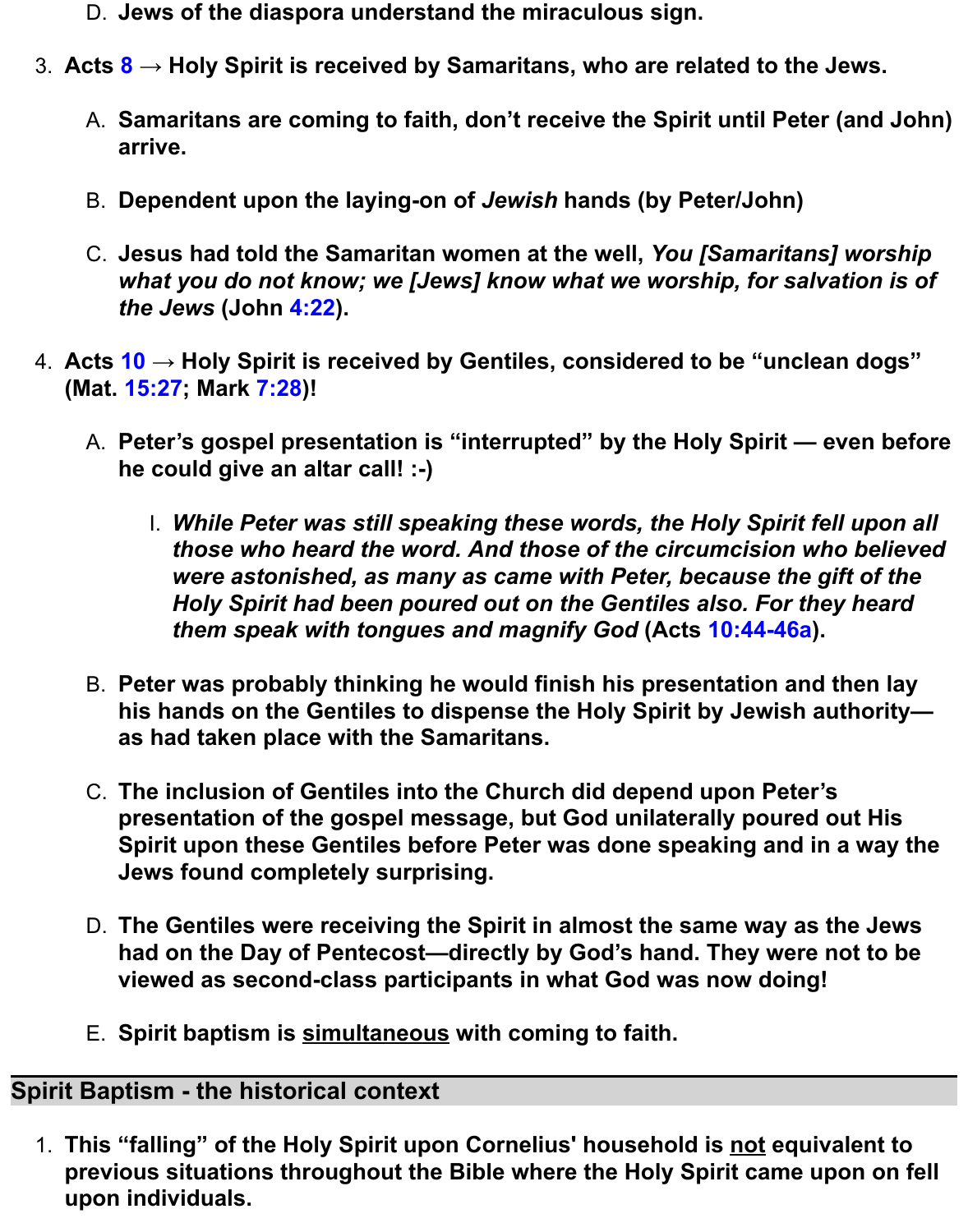- 2. **This is a unique historical period: where the Holy Spirit begins a new ministry: baptizing believers into the body of Christ (1Cor. [12:13\)](http://www.spiritandtruth.org/bibles/nasb/b46c012.htm#1Cor._C12V13)**
- 3. **Prior to the Day of Pentecost in Acts [2,](http://www.spiritandtruth.org/bibles/nasb/b44c002.htm#Acts_C2V1) there was no body of Christ (except the literal body of Jesus prior to His ascension).**
- 4. **Peter explains this new ministry of the Spirit**
	- A. *And as I began to speak, the Holy Spirit fell upon them, as upon us at the beginning. Then I remembered the word of the Lord, how He said, 'John indeed baptized with water, but you shall be baptized with the Holy Spirit.'* **(Acts [11:15-16\)](http://www.spiritandtruth.org/bibles/nasb/b44c011.htm#Acts_C11V15)**
	- B. **A reference to the words of Jesus prior to His ascension:** *And being assembled together with them, He commanded them not to depart from Jerusalem, but to wait for the Promise of the Father, "which," He said, "you have heard from Me; for John truly baptized with water, but you shall be baptized with the Holy Spirit not many days from now."* **(Acts [1:4-5\)](http://www.spiritandtruth.org/bibles/nasb/b44c001.htm#Acts_C1V4).**
	- C. **Peter connects the events of Acts [2](http://www.spiritandtruth.org/bibles/nasb/b44c002.htm#Acts_C2V1) with this new baptizing ministry: the Holy Spirit fell upon the Gentiles, as upon us at the beginning.**
	- D. **The "beginning" of what?**
		- I. **The beginning of the baptizing work of the Spirit**
		- II. **The beginning of the formation of the Church, the body of Christ**
	- E. **The same thing that happened to the Jews in Acts [2](http://www.spiritandtruth.org/bibles/nasb/b44c002.htm#Acts_C2V1) has now happened to the Gentiles in Acts [10](http://www.spiritandtruth.org/bibles/nasb/b44c010.htm#Acts_C10V1)**
	- F. **It is something historically new**
- 5. **How does this chapter compare with modern practices?**
	- A. **No "tarrying for the Spirit"**
	- B. **No coaching: "just start speaking in random syllables . . ."**
	- C. **Neither the Jews nor Gentiles had the slightest idea the Gentiles would do this—the Gentiles had probably never even heard of this miraculous ability to speak in a foreign language**
	- D. **Completely spontaneous**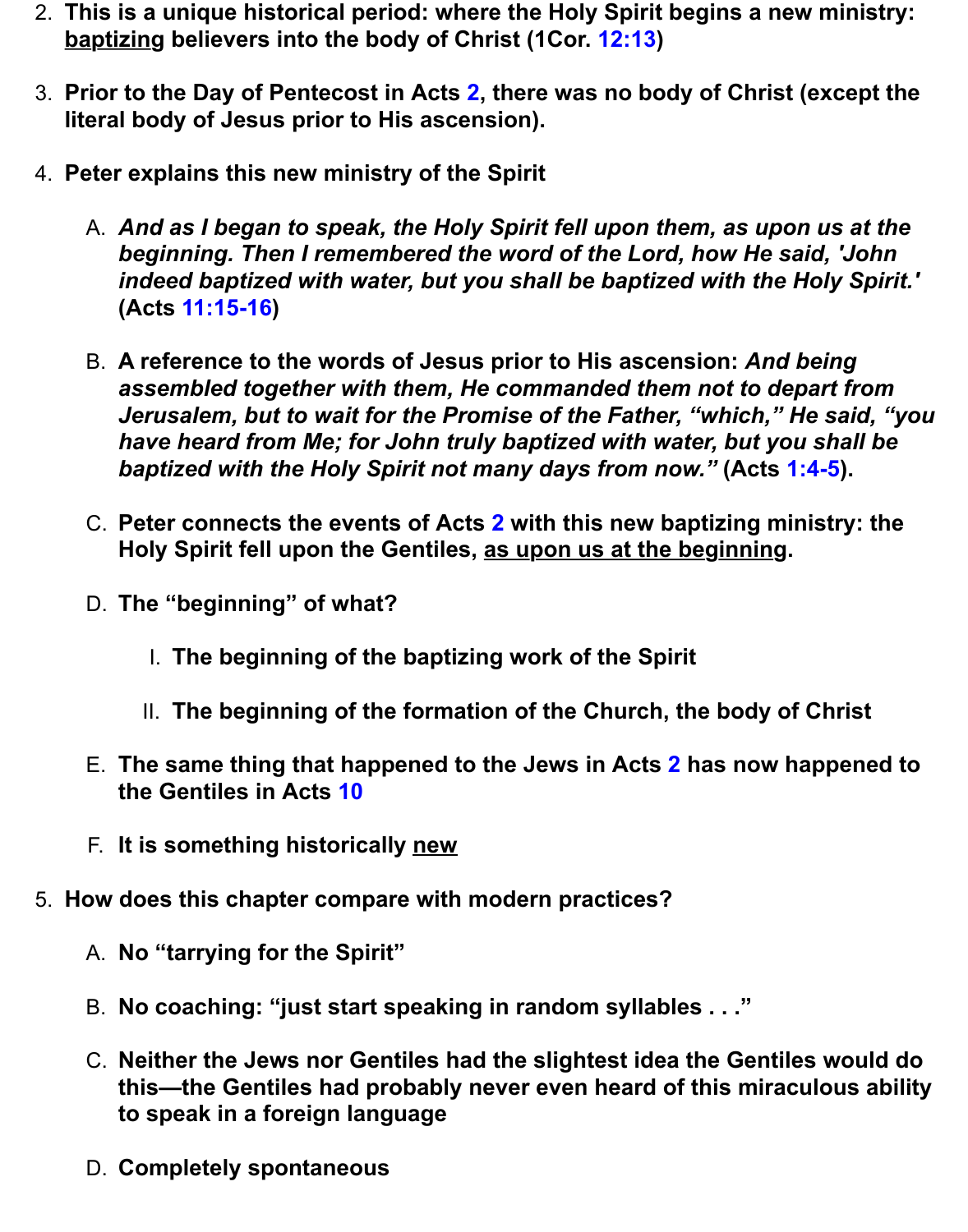- E. **The tongues they spoke were** *bona fide* **human languages which the Jews realized the Gentiles had no fluency in.**
	- I. **The Jews apparently understood the Gentiles: they were Glorifying God with their praise (Acts [10:46\)](http://www.spiritandtruth.org/bibles/nasb/b44c010.htm#Acts_C10V46).**
	- II. **Peter will tell us in the next chapter that what happened in the house of Cornelius was analogous to the Day of Pentecost—where real human languages were miraculously spoken by Jews (Acts [11:17\)](http://www.spiritandtruth.org/bibles/nasb/b44c011.htm#Acts_C11V17).**
- 6. **The uniqueness of these occurrences**
	- A. **Only three occurrences, so far, where tongues were spoken**
		- I. **~ 33 A.D. Acts [2,](http://www.spiritandtruth.org/bibles/nasb/b44c002.htm#Acts_C2V1) Jews of the diaspora in Jerusalem**
		- II. **~ 36 A.D. Acts [8,](http://www.spiritandtruth.org/bibles/nasb/b44c008.htm#Acts_C8V1) Samaritans (inferred) 3 years after Pentecost**
		- III. **~ 39 A.D. Acts [10,](http://www.spiritandtruth.org/bibles/nasb/b44c010.htm#Acts_C10V1) Gentiles in Cornelius' house 6 years after Pentecost**
		- IV. **(Yet to come, ~ 52 A.D. Acts [19,](http://www.spiritandtruth.org/bibles/nasb/b44c019.htm#Acts_C19V1) Disciples of John the Baptist 19 years after Pentecost)**
	- B. **Why no sound as a mighty rushing wind (cf. Acts [2:2\)](http://www.spiritandtruth.org/bibles/nasb/b44c002.htm#Acts_C2V2), no divided tongues as of fire (cf. Acts [2:3\)](http://www.spiritandtruth.org/bibles/nasb/b44c002.htm#Acts_C2V3)?**
		- I. **Clearly, Acts [2](http://www.spiritandtruth.org/bibles/nasb/b44c002.htm#Acts_C2V1) has a unique historical context—not even duplicated in the same way in Acts [8](http://www.spiritandtruth.org/bibles/nasb/b44c008.htm#Acts_C8V1) or here in Acts [10.](http://www.spiritandtruth.org/bibles/nasb/b44c010.htm#Acts_C10V1)**
		- II. **The initial coming of the Spirit following the ascension of Christ.**
		- III. **Physical body of Christ rose, followed by spiritual body of Christ formed in His absence: which is the church**
		- IV. **Mabana Chapel Statement of Beliefs concerning the** *Doctrine of the Church***[3](http://www.spiritandtruth.org/teaching/Acts_by_Tony_Garland/33_Acts_10_18-48/20151213_Acts_10_18-48.html?x=x#below3)**

We believe that the universal church, the Body of Christ, is comprised of all believers from the Day of Pentecost to the "Rapture."

- V. **This is not happening over and over throughout history down to our day!**
- C. **Although the events of Acts [10](http://www.spiritandtruth.org/bibles/nasb/b44c010.htm#Acts_C10V1) have a close relation to the events in Acts [2,](http://www.spiritandtruth.org/bibles/nasb/b44c002.htm#Acts_C2V1) we already see evidence that Acts [2](http://www.spiritandtruth.org/bibles/nasb/b44c002.htm#Acts_C2V1) is historically unique and that all of Acts**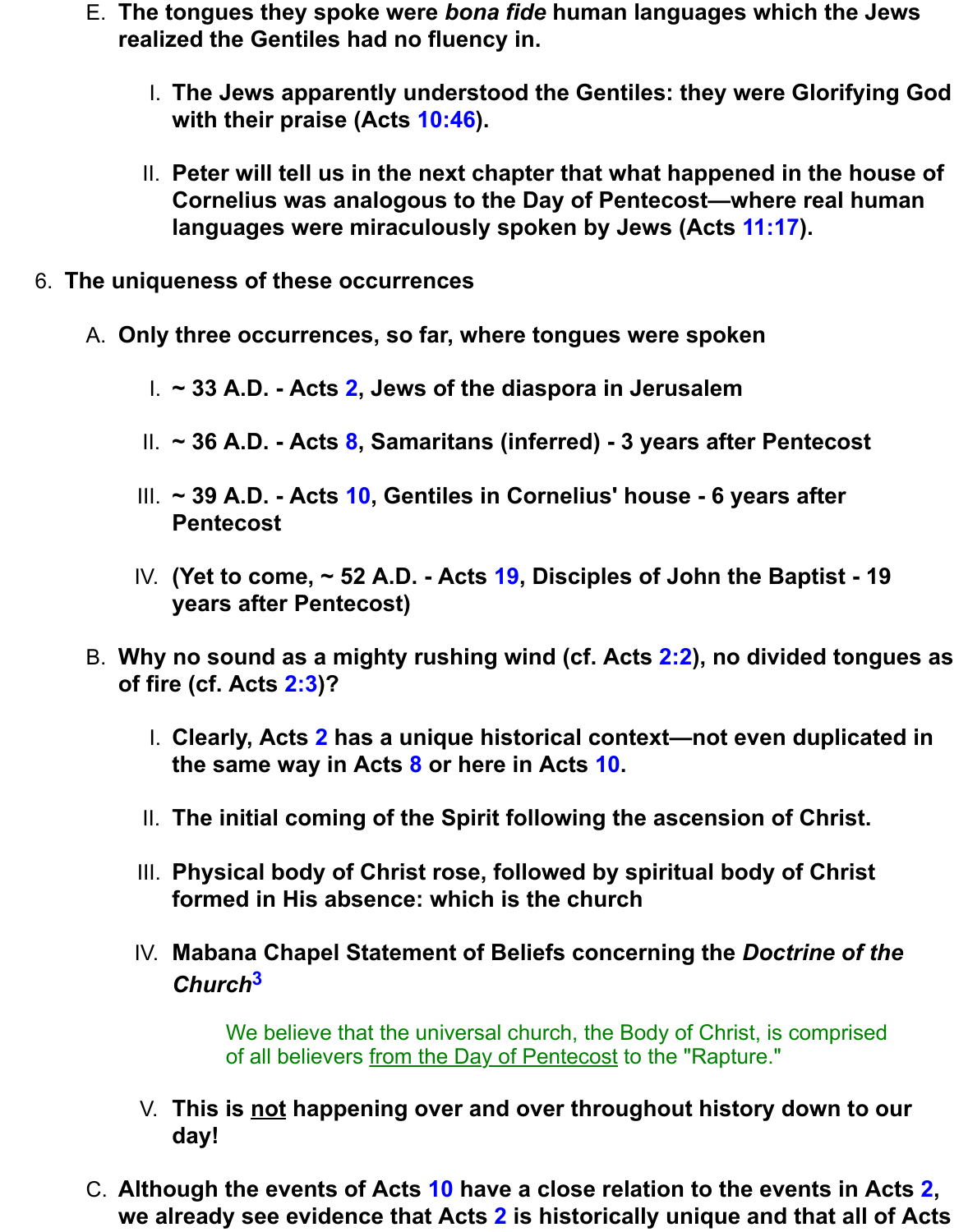**has a historical context which we ignore at our own peril.**

### **Summary**

- 1. **The initial giving of the Spirit, which never occurred and could not occur prior to the crucifixion and ascension of Jesus (John [7:38-39;](http://www.spiritandtruth.org/bibles/nasb/b43c007.htm#John_C7V38) [16:7,](http://www.spiritandtruth.org/bibles/nasb/b43c016.htm#John_C16V7)[13\)](http://www.spiritandtruth.org/bibles/nasb/b43c016.htm#John_C16V13), has now occurred to all three major people groups: Jews, Samaritans, and Gentiles.**
	- A. **Jesus had said,** *. . . you shall be witnesses to Me in Jerusalem, and in all Judea [to Jews] and Samaria [to Samaritans], and to the end of the earth [to Gentiles]* **(Acts [1:8b\)](http://www.spiritandtruth.org/bibles/nasb/b44c001.htm#Acts_C1V8).**
	- B. **Not just to Jews throughout the world, but even to those unclean Gentiles!**
- 2. **Unlike the Old Testament of theocracy of Israel where believing Samaritans and Gentiles never had equal standing with the Jews, God now establishes a new Spiritual organism: the body of Christ, in which all cultures and races have equal footing (Gal. [3:28;](http://www.spiritandtruth.org/bibles/nasb/b48c003.htm#Gal._C3V28) Col. [3:11\)](http://www.spiritandtruth.org/bibles/nasb/b51c003.htm#Col._C3V11).**
	- A. **This turn of events took the believing Jews by surprise.**
		- I. **Yes: the OT predicted that Gentiles would seek the Jewish Messiah[4](http://www.spiritandtruth.org/teaching/Acts_by_Tony_Garland/33_Acts_10_18-48/20151213_Acts_10_18-48.html?x=x#below4)**
		- II. **But the Church, the body of Christ, wherein Jews, Samaritans, and Gentiles are on equal footing was not revealed and completely unexpected (Eph. [3:3-6;](http://www.spiritandtruth.org/bibles/nasb/b49c003.htm#Eph._C3V3) Col. [1:26-27\)](http://www.spiritandtruth.org/bibles/nasb/b51c001.htm#Col._C1V26)!**
- 3. **The initial giving of the Spirit—to the Jews (chapter 2) and Samaritans (chapter 8) —historically occurred as a "second work"** *after* **coming to faith.**
	- A. **Is this always the case—even today? Many teach so.**
	- B. **This was because of the historical context: when the apostles first came to faith, John tells us "the Holy Spirit had not yet been given" (John [7:39\)](http://www.spiritandtruth.org/bibles/nasb/b43c007.htm#John_C7V39).**
	- C. **This was not the pattern for the Gentiles at Cornelius' house: they were not saved until Peter preached.**
		- I. **They experienced Spirit-baptism** *simultaneously* **with believing on Christ.**
		- II. **Why is this fact ignored or overlooked by so many today?**
		- III. **They want us to pattern salvation after Acts [2,](http://www.spiritandtruth.org/bibles/nasb/b44c002.htm#Acts_C2V1) but ignore Acts [10.](http://www.spiritandtruth.org/bibles/nasb/b44c010.htm#Acts_C10V1)**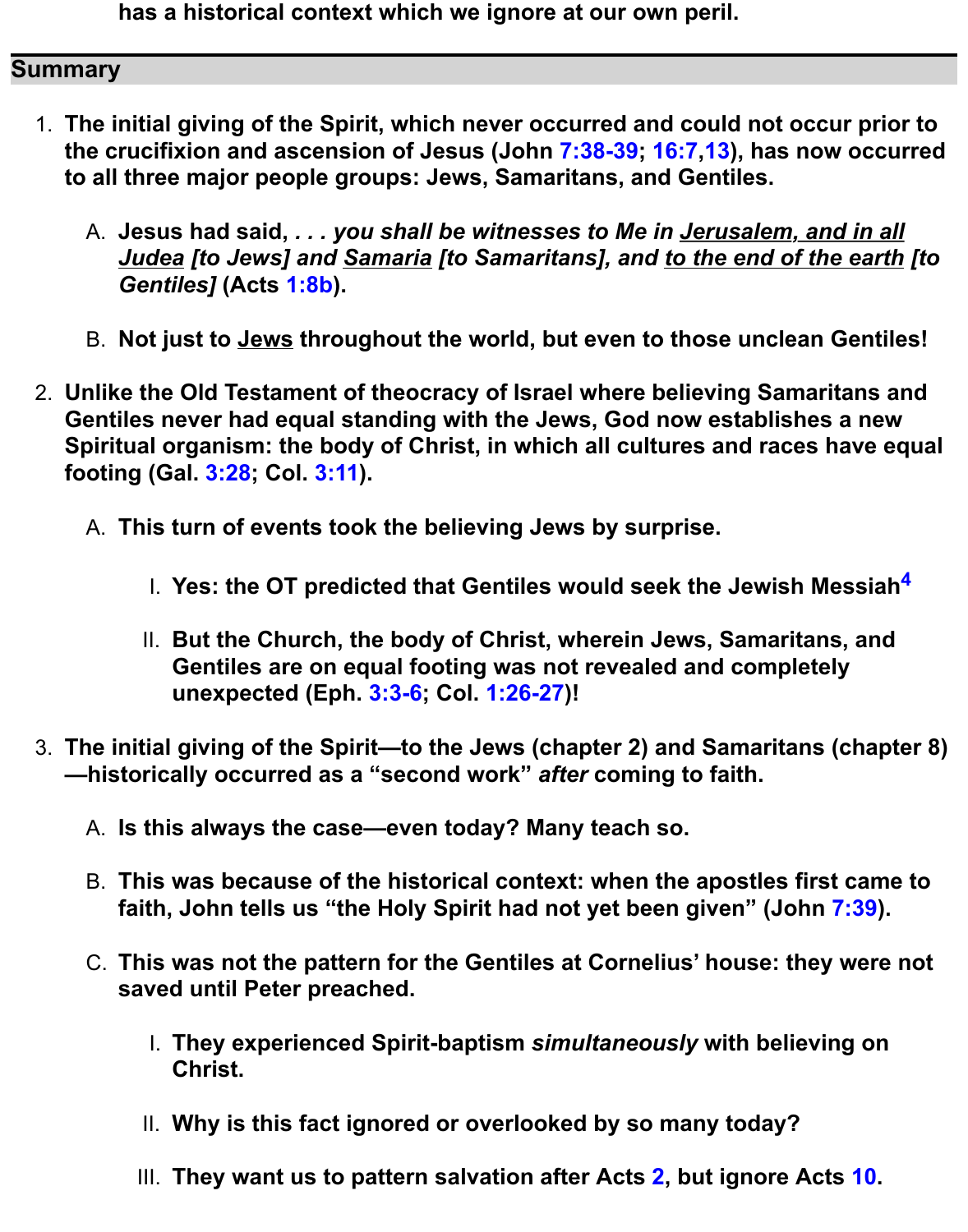## IV. **Mabana Chapel Statement of Beliefs concerning the** *Doctrine of the Church***[5](http://www.spiritandtruth.org/teaching/Acts_by_Tony_Garland/33_Acts_10_18-48/20151213_Acts_10_18-48.html?x=x#below5)**

At the point of salvation every believer was baptized into the Body of Christ and received spiritual gifts for service (Acts [1:5;](http://www.spiritandtruth.org/bibles/nasb/b44c001.htm#Acts_C1V5) Acts [2:33-47;](http://www.spiritandtruth.org/bibles/nasb/b44c002.htm#Acts_C2V33) 1 Corinthians [12:11-13\)](http://www.spiritandtruth.org/bibles/nasb/b46c012.htm#1Cor._C12V11).

- D. **The book of Acts is characterized by long periods of missionary and evangelistic activity where this unique sign of speaking in an unlearned foreign language does not occur. Why is that?**
- E. **It bears evidence of an historical context which is frequently misunderstood or ignored: to the detriment and confusion of many believers today.**
- F. **Tarrying for the Spirit (in Jerusalem?) and incorrectly interpreting ecstatic speech today as a modern equivalent of what took place in Acts [2,](http://www.spiritandtruth.org/bibles/nasb/b44c002.htm#Acts_C2V1) [8,](http://www.spiritandtruth.org/bibles/nasb/b44c008.htm#Acts_C8V1) and 10 represents a failure to appreciate the historical setting of the book of Acts and a misunderstanding of events connected with the establishment of the Church, the body of Christ, a foundation which was only laid once nearly 2,000 years ago.**
- G. **The foundation of the Church having been laid, is not being laid again and again today.**
- H. **Unlike those whom Jesus instructed prior to His ascension . . .**
	- I. **. . . we do not tarry for the Spirit (and certainly not in Jerusalem).**
	- II. **. . . we do not hear a sound as a might rushing wind.**
	- III. **. . . we do not see divided tongues as of fire over the heads of believers.**
	- IV. **. . . every person who comes to faith today is baptized with the Holy Spirit—eternally and fully joined to the body of Christ—the moment he or she believes (1Cor. [12:13\)](http://www.spiritandtruth.org/bibles/nasb/b46c012.htm#1Cor._C12V13).**
- I. **Modern attempts to equate the unintelligible utterances of ecstatic speech with the truly miraculous sign of speaking in a** *bona fide* **unlearned human language as exhibited in the book of Acts ultimately does a disservice to our witness.**
- J. **It is neither miraculous nor convincing. As many have observed: it is a practice of non-Christian, pagan belief systems.**